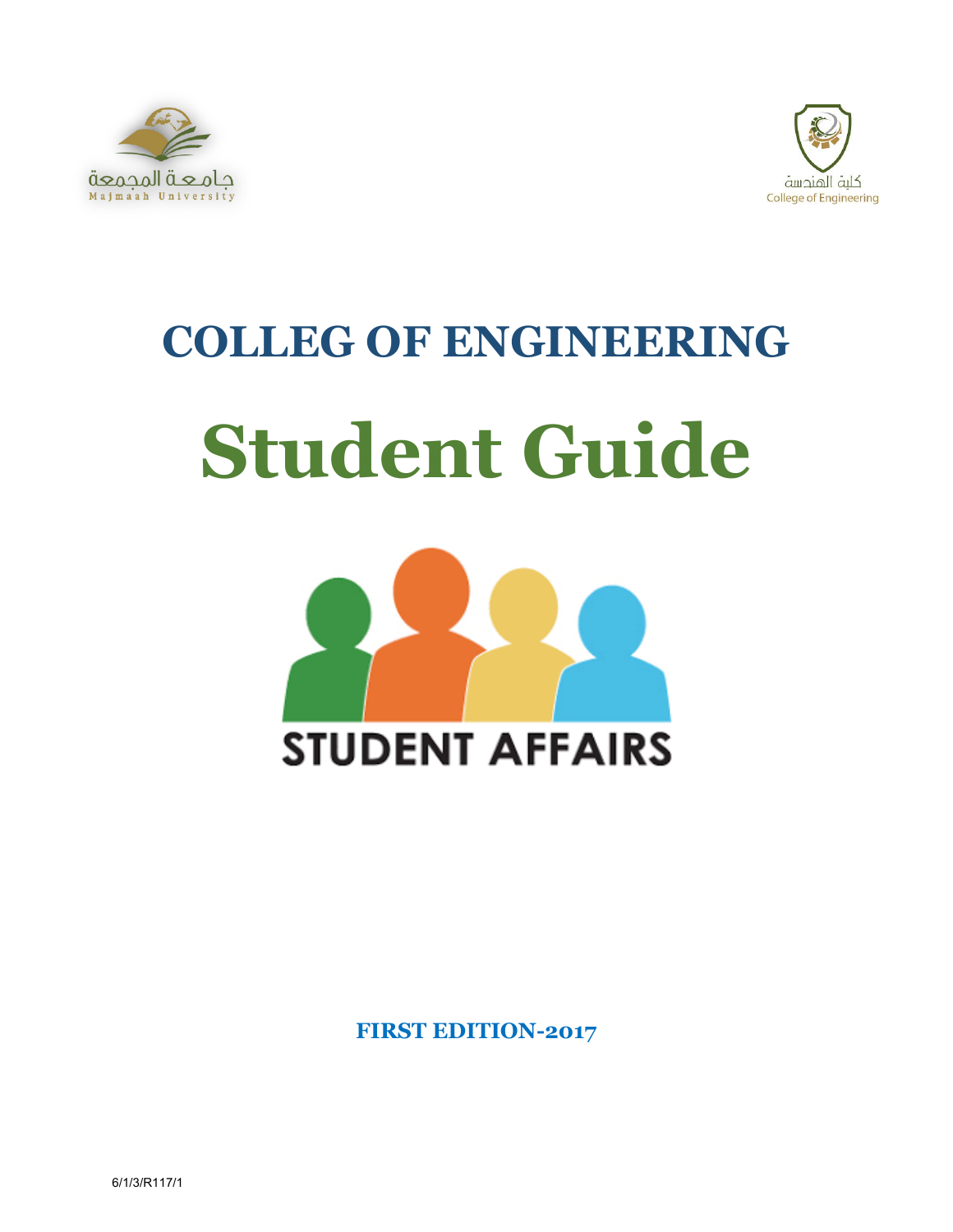# **PREFACE**

# *In the name of Allah the most Beneficent and the most Merciful*

The College of Engineering (CoE) established in 1430 H (2009 AD). Since its inception, the CoE has been taking great interest in the development and improvement of academic affairs and has been considered as one of the top goal-persuader to achieve its vision, mission and educational objectives amongst others.

The CoE at present has three Departments: Civil & Environmental Engineering, Electrical Engineering, and Mechanical and Industrial Engineering. In its pursuit for academic excellence the CoE looks forward to develop three new departments: Department of Architecture and Interior Design, Department of Systems Engineering, and Department of Mechatronics in near future (God willing).

It gives me immense pleasure to present the "College of Engineering Guide" for students, faculty members and visitors of this college, which contains pertinent guidelines and information. Additionally, the guide contains important information that will help in the understanding the CoE, its vision, mission, and objectives. The guide also contains important information for students such as available academic programs, specialization (Tracks), admission requirements, conditions of graduation and academic plans to name a few.

This guide also presents a description of the curriculum and the distribution of credits and contact hours for various academic programs offered by the college which will facilitate our students to know the scientific content as they grow academically in the due course of study.

The guide apprises the students about supported Deanships and channels to communicate with them. The employees of the Faculty of Engineering, students will get information such as admissions, registration, scientific research, student and faculty affairs, and the available learning resources etc.

I beseech Almighty God that this guide will be of the benefit for all the stakeholders of this University.

#### *Dr. Abdullah Alabdulakrim Dean, CoE*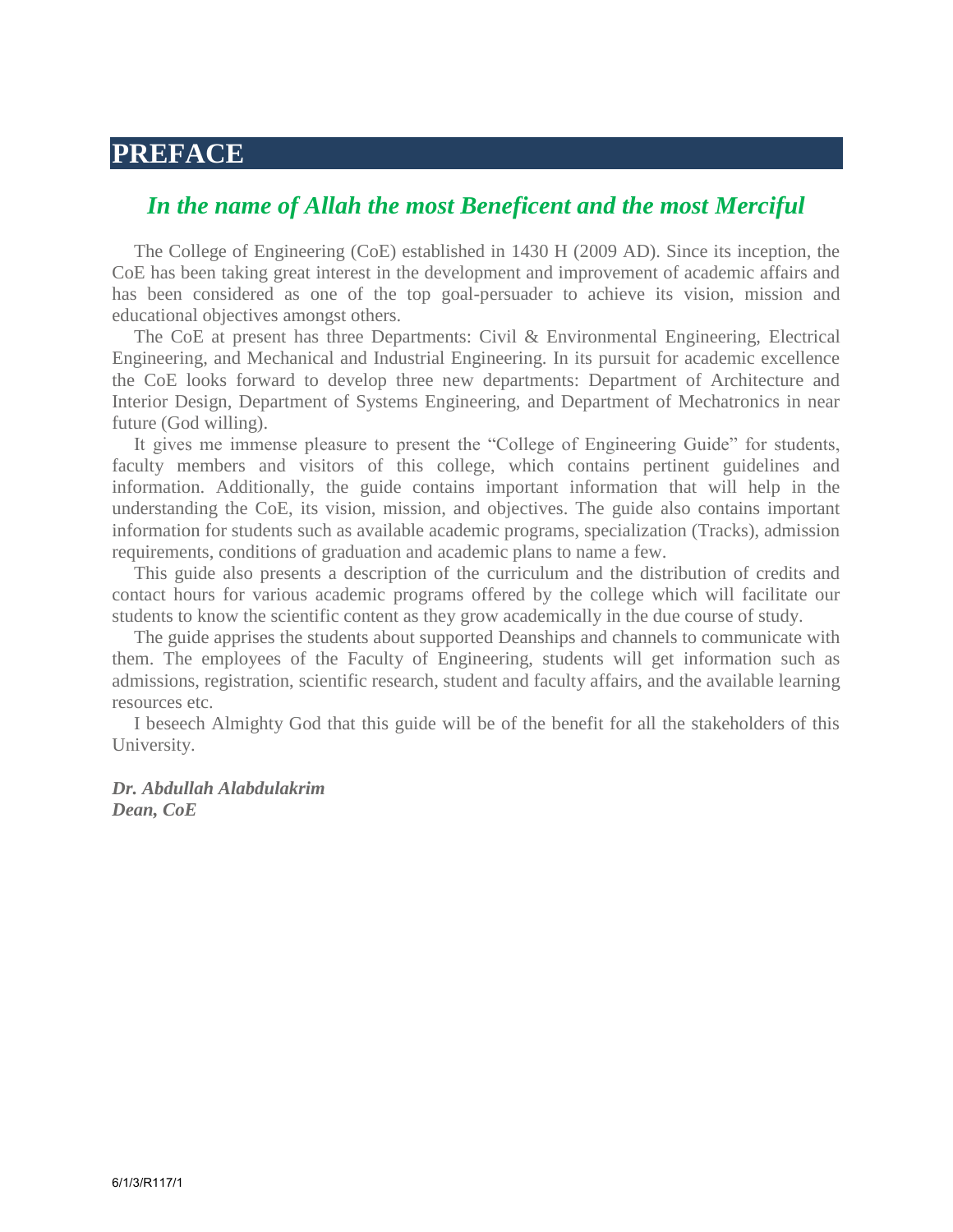# **COLLEGE OF ENGINEERING MAJMAAH UNIVERSITY**

# **A. College History**

 The College of Engineering (CoE), being one of thirteen colleges at Majmaah University (MU) was established in 2009 to meet the need in the Kingdom of Saudi Arabia for engineering professionals. Since its establishment, it has been playing a significant role in providing both the private and the public engineering sectors with highly competent professional graduates who are equipped with the most recent knowledge and skills in their engineering fields. CoE currently operates three undergraduate programs running under three academic departments. Electrical Engineering Program, EE, was established in 2009 to cover the need for specialists in electrical engineering that is needed in all engineering organizations and companies. The establishment of this electrical program came to serve the community and to admit students from different cities and regions around Majmaah University region. The EE Program includes general engineering principles and high level of specialized courses in different engineering fields. For these reasons, the courses offered by the program include, besides the theoretical and engineering applications, an engineering practice in industrial companies and engineering organizations that further enhances the qualifications of graduates as a result of the eight weeks' interaction with the engineering implementations on a professional basis.

Although, the review process has been regularly carried out at the University, but this is the initial accreditation ABET review.

# **B. Program Locations**

The college is located at the Al-Yahia Complex of Majmaah University (MU) in Majmaah City. Classrooms and Labs are located in the same building.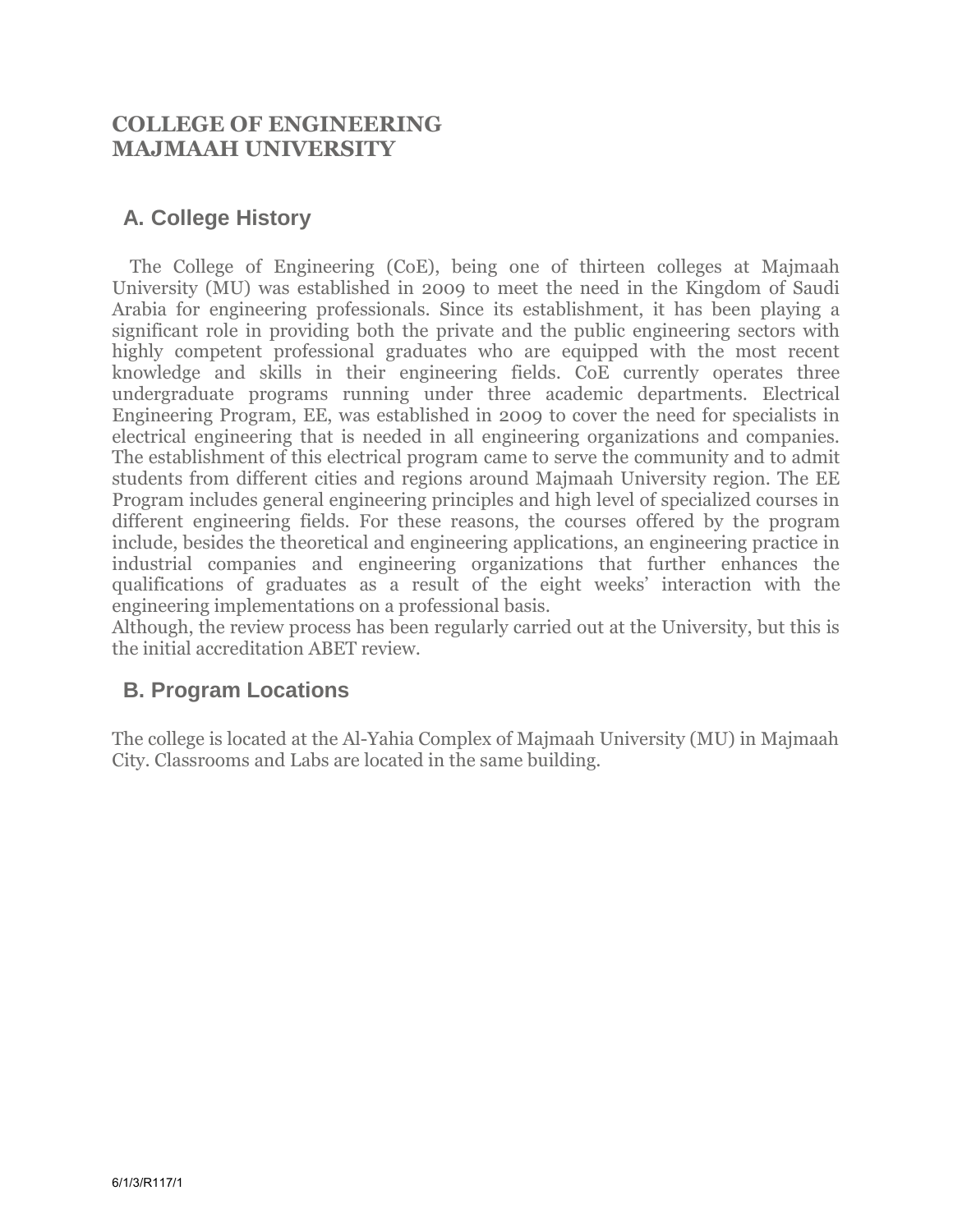# **GENERAL CRITERIA**

# **CRITERION 1. STUDENTS**

Majmaah University has central policies and procedures for admitting and following up the progress of all students throughout the University. This is administered by the Deanship of Admissions and Registration. This Deanship has over the years developed a sophisticated online electronic system called **EduGate** [\(https://goo.gl/iLqp6R](https://goo.gl/iLqp6R) ), which is widely available to all students to register, drop, add, and monitor their progress, etc. All answers to the elements required for ABET's Criterion 1, namely Students, are available on this **EduGate** electronic system, and thus can be extracted directly from these general rules. The total number of students currently enrolled in the program is 166, and the program has graduated so far 136 students.

# **A. Student Admissions**

The admission process for all students of MU is performed mainly electronically via the **EduGate** electronic system. Electronic admission starts by student's applying via the internet and ends by MU sending the acceptance letter and files of those who are accepted.

#### **A.1 Major General Admission Requirements:**

The following requirements have been stipulated for the admission of the new student:

- An applicant for admission must have a Saudi High School Certificate Science Section (SHSCSS) or its equivalent. The High school certificate should not be more than five years' old
- Must have an Aptitude Test Certificate (ATC) administered by the National Center for Assessment in Higher Education.
- The minimum qualifying scores in SHSCSS & ATC tests are: A total equivalent percentage of 85% (based on 30% from the SHSCSS + 30% from the ATC + 40% from cumulative Basic Science of SHSCSS).
- Must not have been dismissed from another university for disciplinary reasons.
- When applicants exceed availability, priority is given to the students with higher grades.

#### **A.2 Distribution of Students among Various Fields of Engineering:**

Before starting any program at CoE, all students study a common preparatory year (two semesters of 29 credit hours). Once admitted to the COE they will complete one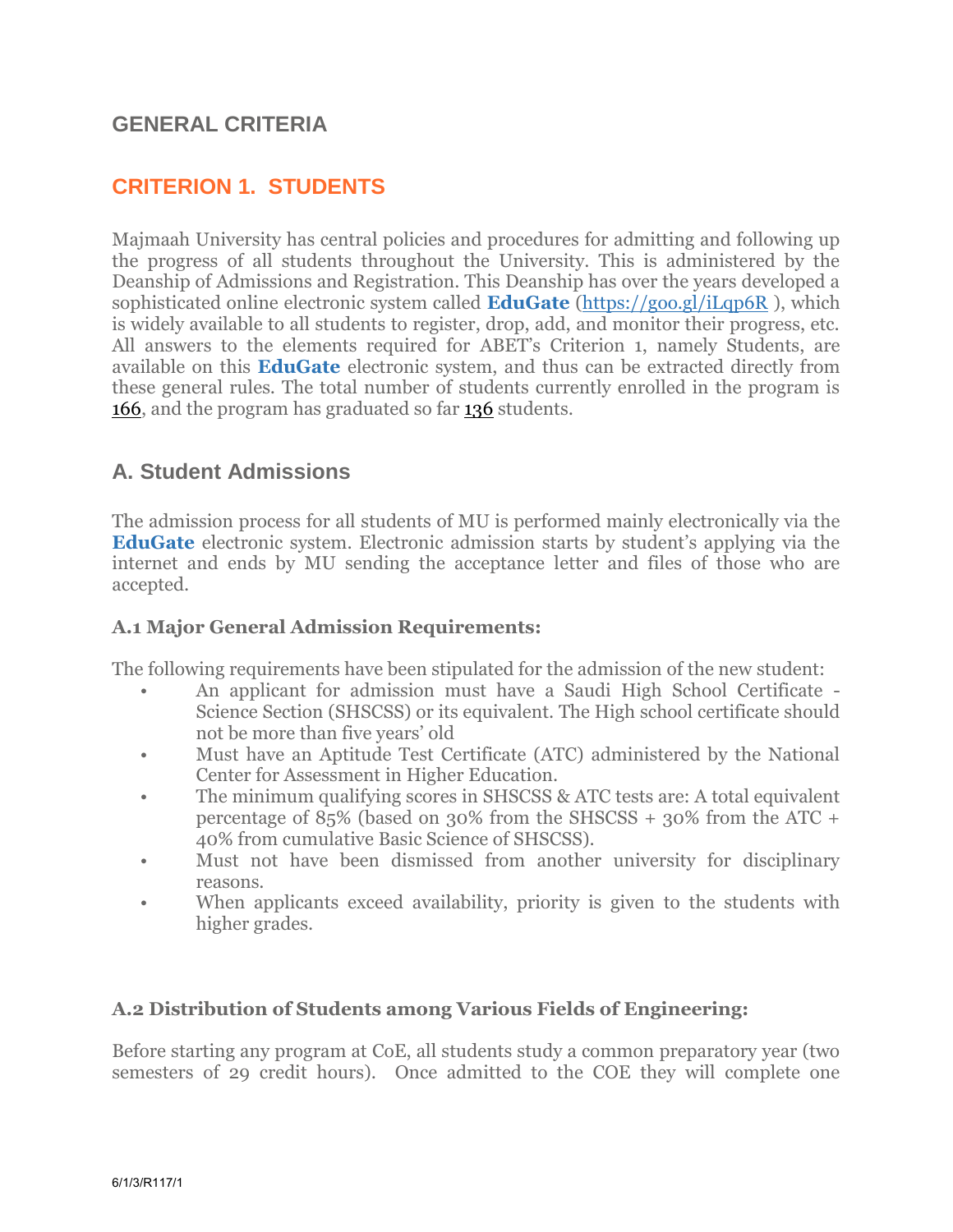semester in the general engineering level (part of Common CoE requirements) and then seven semesters in one of the offered programs:

- 1- Bachelor of Science in Electrical Engineering
- 2- Bachelor of Science in Civil and Environmental Engineering
- 3- Bachelor of Science in Mechanical and Industrial Engineering

After completing the third semester, the students are distributed to various programs of CoE; so that they can start their designated program requirements in at semester four. The distribution process to the various programs at CoE is carried out according to the interest of the students and the capacity of programs. When applicants exceed availability, priority is given to the students with higher grades. The final status of all students is then submitted to the Deanship of Admission and Registration within a prespecified period each semester.

## **A.3 Registration Procedure:**

The student is automatically registered at the beginning of each semester for some credit hours according to his academic standing. Students with GPA of 2.0 are eligible to register up to 14 credit hours, while those of 4.5 GPA or above are eligible for up to 20 units as a maximum. Students register online (through the **EduGate** system).

## **A.4 Withdrawal:**

The student has the right to withdraw from an academic semester within the withdrawal period announced in the academic calendar for that semester. No withdrawal is allowed during the last five weeks before the final examination. The college's vice dean for academic affairs must approve the withdrawal request after reviewing the authenticity of the student's reasons for withdrawal

# **B. Evaluating Student Performance**

Offered programs, similar to all other programs at MU, follow the semester system. Two semesters are offered in each academic year (each semester is also called a level). The duration of each semester is fifteen weeks excluding examinations; in addition, there is an optional 8- weeks summer semester. The B.Sc. is a five-year program which consists of a two semester preparatory period at preparatory year deanship, one general preparation semester in CoE and seven semesters in one of the offered programs Teaching during summer is in fact administrated whenever faculty is available;

# **B.1 Examination and Grading System:**

The examination and grading system of the program abide by the following regulations:

- Success in a course is usually based on the combination of a grade awarded for the course work, plus a grade for the final examination.
- Each course will have a total of 100 points, and these are distributed as follows: 60% for the coursework (quizzes, assignments, homework, miniprojects and midterm exams) and 40%for the final examination.
- The passing mark in each course is 60% out of the total.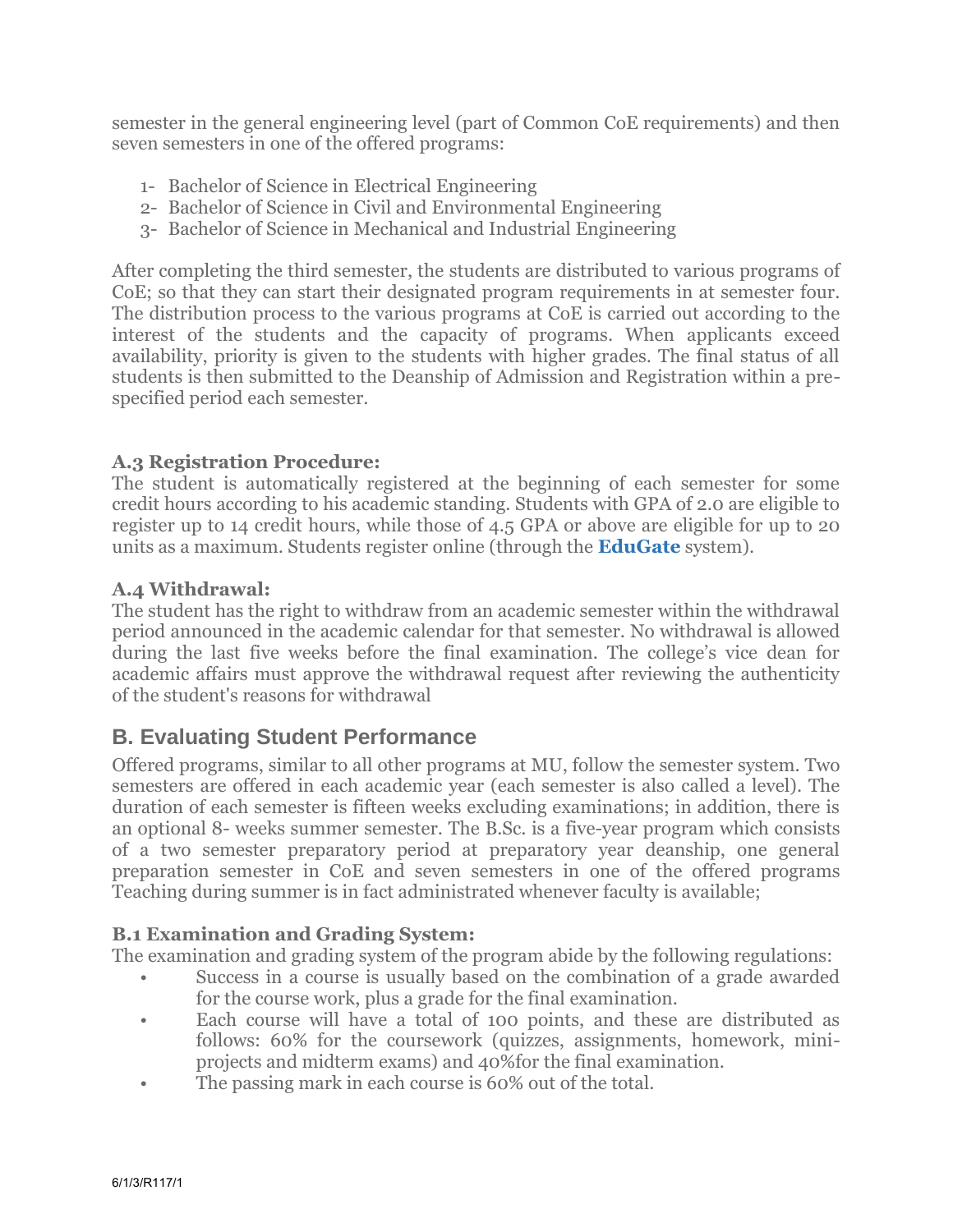The program grading system follows the requirements at MU which is based on a maximum of 5 as shown in the following **Table 1-1**.

| <b>Letter Grade</b> | <b>Numerical</b> | <b>Point Average</b> |  |
|---------------------|------------------|----------------------|--|
| $A+$                | 95-100           | 5.0                  |  |
| Α                   | 90-less than 95  | 4.75                 |  |
| $B+$                | 85-less than 90  | 4.5                  |  |
| В                   | 80-less than 85  | 4.0                  |  |
| $C+$                | 75-less than 80  | 3.5                  |  |
| $\mathbf C$         | 70-less than 75  | 3.0                  |  |
| $D+$                | 65-less than 70  | 2.5                  |  |
|                     | 60-less than 65  | 2.0                  |  |
|                     | Below 60         | 1.0                  |  |

| <b>Table 1-1:</b> Grading system at MU |  |  |  |
|----------------------------------------|--|--|--|
|----------------------------------------|--|--|--|

A student's grade point average is determined by dividing the cumulative point value of all courses attempted by the number of units in the student's semester schedule. An example is the following hypothetical student's report having six courses in a particular semester is shown in **Table 1-2**.

| <b>Course</b><br>No. | <b>Credit</b><br><b>Hours</b> | Letter<br>Grade           | Point<br><b>Average</b> | <b>Grade Point</b><br>(Credit Hours × Point)<br><b>Average</b> ) |
|----------------------|-------------------------------|---------------------------|-------------------------|------------------------------------------------------------------|
|                      | $\overline{2}$                | $\boldsymbol{\mathsf{A}}$ | 4.75                    | 9.5                                                              |
| $\overline{2}$       |                               | ( '⊥                      | 3.5                     | 10.5                                                             |
|                      |                               |                           | 4.0                     | 12.0                                                             |
|                      |                               |                           | 2.0                     | 6.0                                                              |
|                      |                               |                           | 1.0                     | 3.0                                                              |
|                      | റ                             | B+                        | 4.5                     | 9.0                                                              |
| <b>Total</b>         |                               |                           |                         | 50                                                               |

**Table 1-2:** Grade Point Average (an example)

This student's semester grade point average GPA is  $(50/16) = 3.125$ . Similarly, for all the semesters taken, the Cumulative Grade Point Average (CGPA) is calculated.

The cumulative grade point value is translated into performance standing as shown in **Table 1-3**

| <b>Grade Range</b> | <b>Standing</b> |
|--------------------|-----------------|
| 4.50 upwards       | Excellent       |
| $3.75 - 4.50$      | Very Good       |
| $2.75 - 3.75$      | Good            |
| $2.00 - 2.75$      | Pass            |
| Less than 2.00     | Fail            |

**Table 1-3**: Cumulative Grade Point Average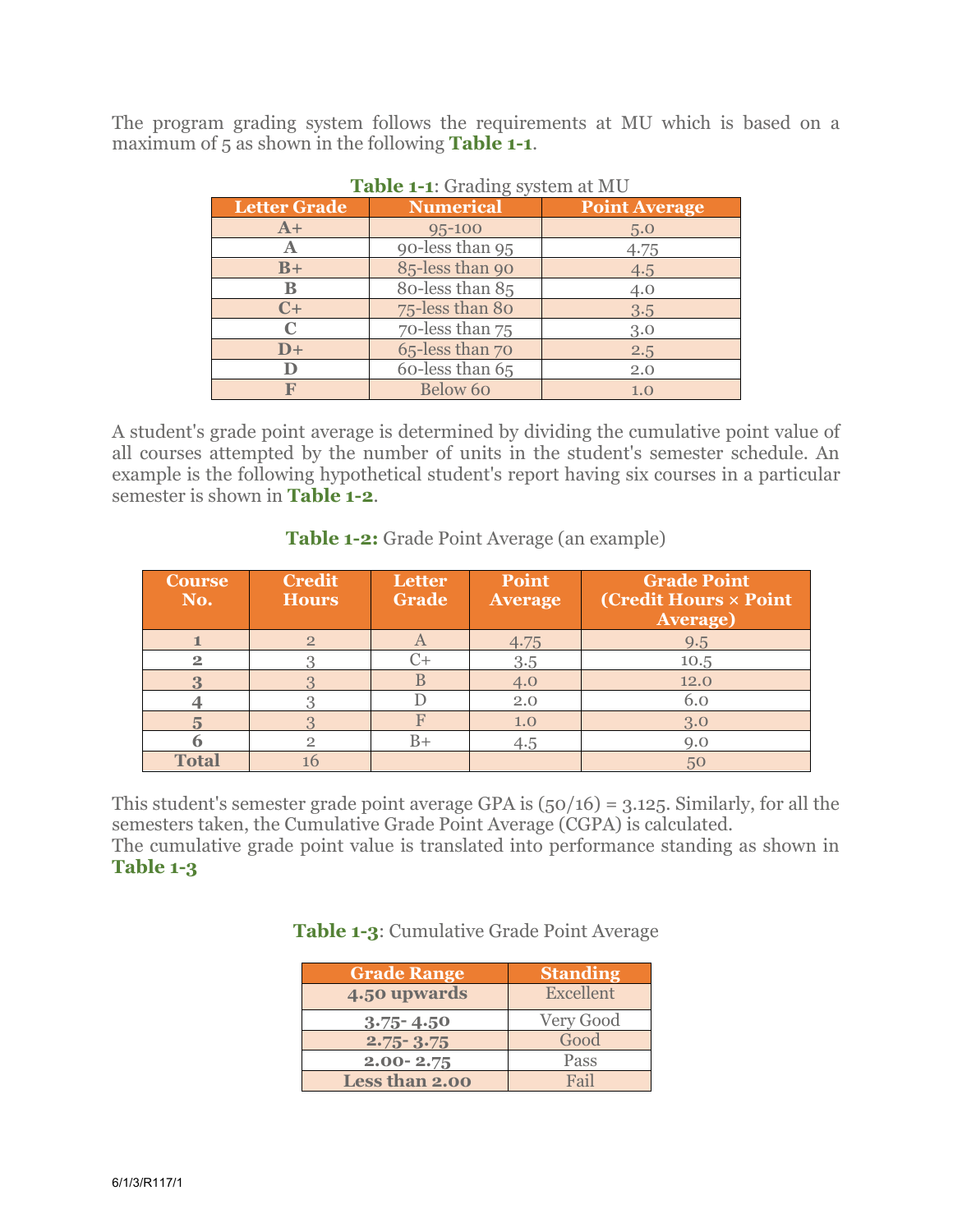## **B.2 Attendance:**

Considering that regular course attendance is necessary for academic success, MU University requires that students should attend at least 75% of the lectures and labs Students failing to meet this requirement in any of the courses will be prohibited from attending the final examination of that course and will have an F (Fail) grade in that course. Furthermore, the student who is absent in the final examination of a course(s) will not be given a substitute examination, except for a valid reason accepted by the college council.

## **B.3 Scholastic Probation:**

All students at MU University are required to maintain a grade point average of at least 2.0 out of 5.0. Those who fail to maintain this average are placed on scholastic probation and are given two semesters to which they must attain a GPA of 2.0. If this condition is not met within the two semesters of probation, the student may then be dismissed from his studies at the College of Engineering. One last opportunity of a third semester to raise the average can be given, after review of the academic record by the academic supervisor and approval of college council. They will be taken off probation if they can attain the 2.0 GPA based they study a minimum of 12 credit hours and score an overall B average (48 points).

## **B.4 Discontinuity Status:**

The following rules apply to students who discontinue their education progress:

- 1. The student is considered to be on discontinuing status if he withdraws from a semester or fails to register, with or without a valid reason.
- 2. It is permissible for a student to be on a discontinuing status for a maximum of two consecutive semesters or a maximum of three non-consecutive semesters during his enrollment. The student's enrolment will be terminated if he exceeds these limits.
- 3. Any student who loses his status as a student at MU due to the condition mentioned in point (2). If this occurs, a student is entitled to appeal to be readmitted to the university based on the following conditions:
- The student should satisfy all the admission conditions announced at readmission.
- The student should keep the same University Identification Number and the records he had before discontinuing his study.
- The student's appeal should be approved by his College Council, which has the right to require the student to retake any course that he has passed.
- If the student's discontinuity exceeds four semesters, he can apply for admission as a new student without looking into his previous record, provided that his discontinuity was not because of misconduct.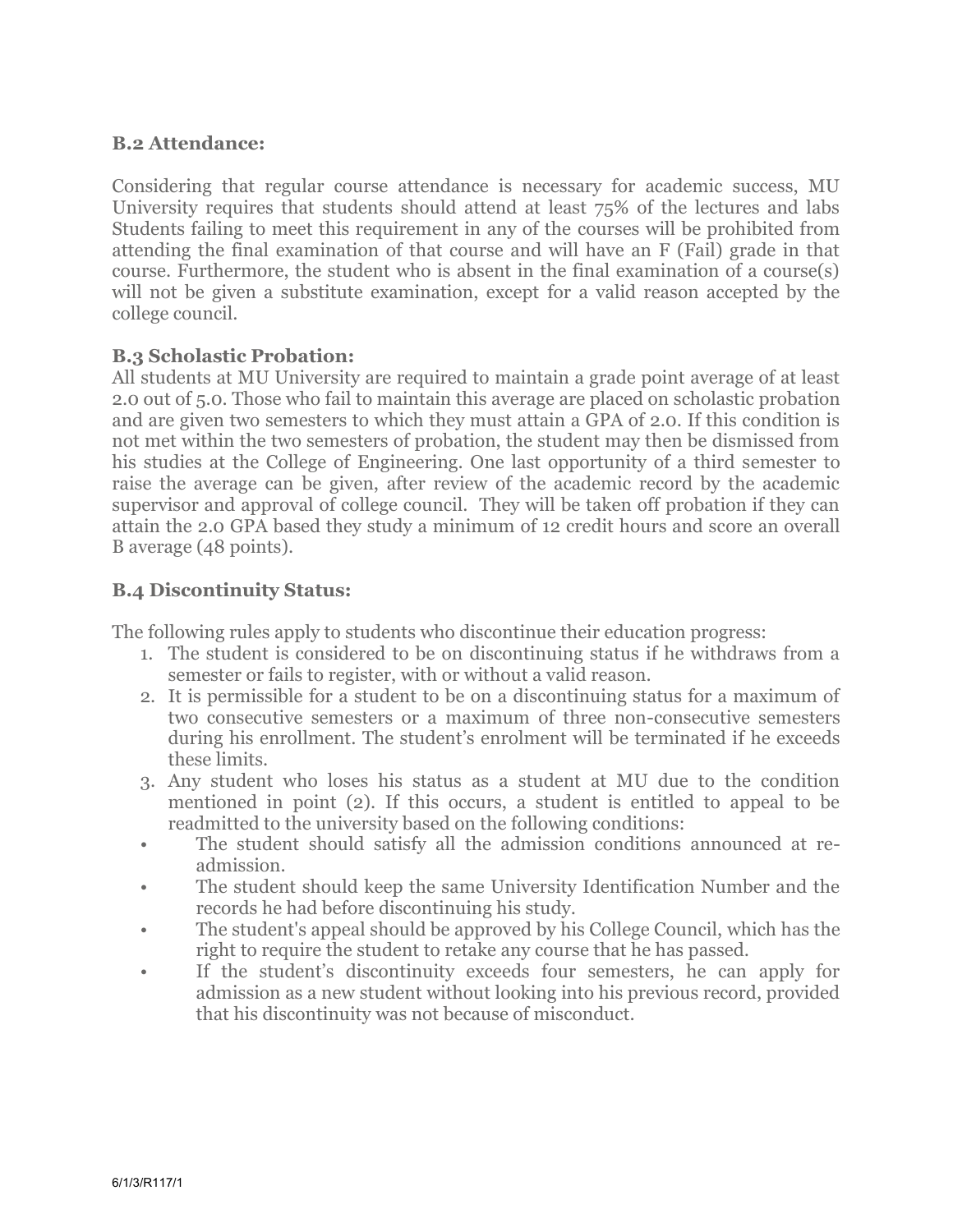# **C. Transfer Students and Transfer Courses**

#### **C.1. Transfer Students:**

Transfer to the college can be done through three different channels as follows

#### **Transfers from other universities:**

- The student should have a cumulative GPA of at least 3.75 (out of 5.00) or equivalent from a reputable engineering program.
- The student should satisfy the condition of having percentage grade at least 85% in High School basic sciences.
- The procedure for evaluating transfer applications to the college from outside the university is as follows:
- Fill in the university application form
- Upon receiving all applications, the university registrar office sends all applications that satisfy the college requirements to the college vice dean of academic affairs office. The college vice dean of academic affairs office prepares the applicant's information for the program chairman, who evaluates the presented applications information and write a report and forward it to the college council for approval.
- The maximum allowable percentage of credit hours that could be transferred to students from other universities is 40% of the total credit hours in the curriculum.

#### **Transfers from other engineering colleges within the university:**

Students can apply for transfer only after studying at least one semester (excluding summer semester) in the college where they are transferred from.

- The student should have a cumulative GPA of 3.75 (out of 5.00)
- The student should satisfy the college admission conditions.

## **Transfers from other programs within the College of Engineering:**

The procedure for evaluating transfer applications to the program from other programs within the college is as follows:

- Student should have a cumulative GPA of more than 3.0 (out of 5.00)
- Fill in the between Departments Transfer Form
- The departmental committee studies the application and recommends acceptance for approval by departmental council. Then the recommended applications will be forwarded to the college council for final approval.
- All of the previous courses he has studied including his grades, his term and cumulative averages, will be entered into the academic record of a student who has changed from one major to another according to the provisions of the regulations governing examination.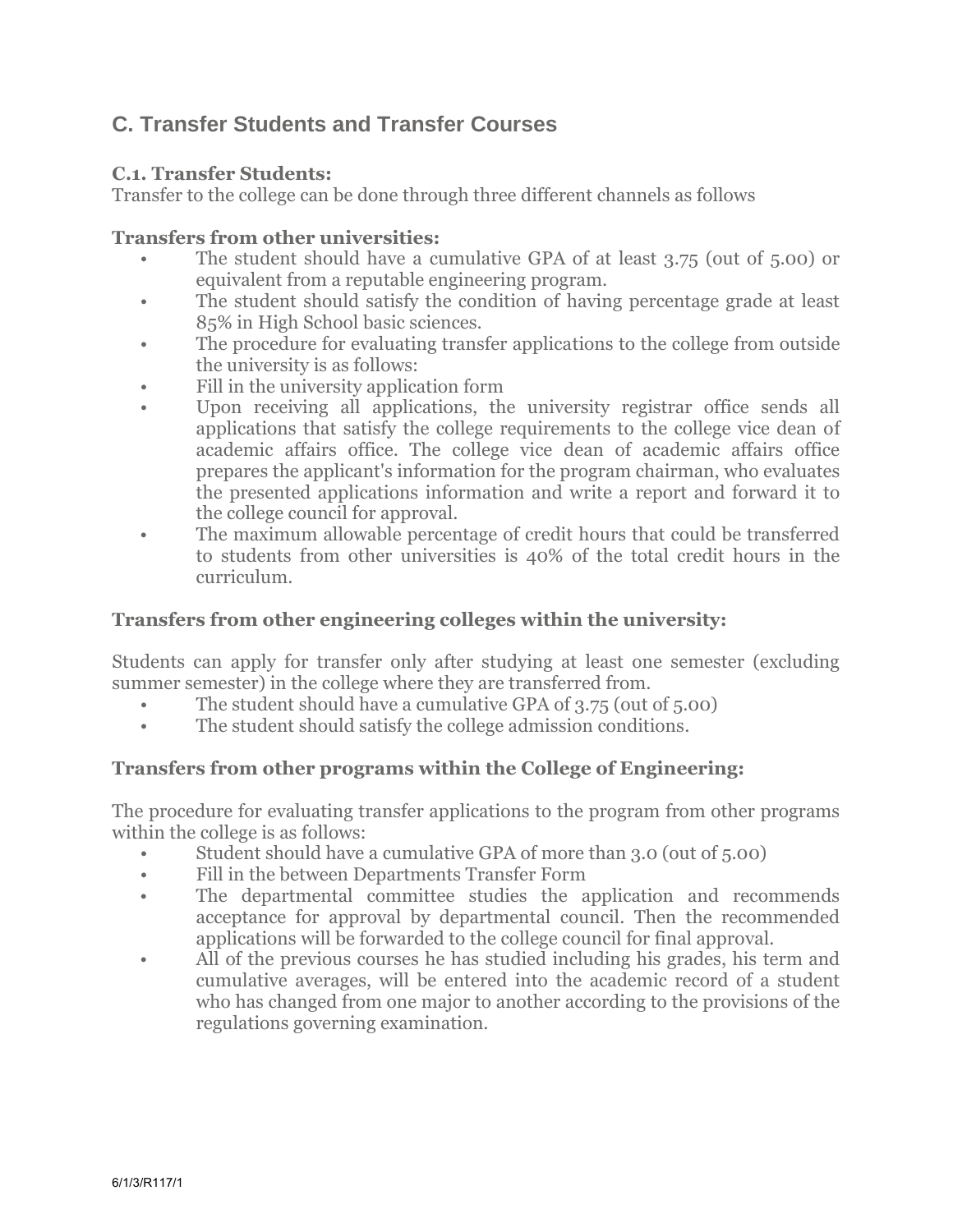## **C.2. Transfer Courses:**

Students can transfer courses that have been studied in other universities. The maximum allowable percentage of credit hours that could be transferred to students from other universities is 40% of the total credit hours in the curriculum. These courses are evaluated by the Undergraduate Program Committee and faculties who teach these courses and approved by the Department head. Transferred credits are not included in the GPA, and a passing grade is assigned to those courses.

Students who wish to study and then transfer some courses from other universities must do the following:

- Student wishing to transfer courses taken at other universities must fill in a course transfer form and submit it to the chairman of the department.
- The chairman consults the faculty who teaches the course.
- The faculty reviews the syllabus of the transfer course in light of the departmental course syllabus checking the equivalency of the syllabus and credits. If two courses have the same credit hours and 80% of syllabi are matching, the two courses are considered equivalent.
- The chairman approves the equivalency and signs the form.
- The student then should get the approval of the vice dean of academic affairs.
- The student hands in the form to the university registrar office and gets an official acceptance letter to study the course at the specified university.
- After studying the course, the student should get a formal completion letter and the transcript from the registrar office of the university where the transfer course was completed
- Finally, the student should hand the official completion letter to the MU registrar office.

# **D. Advising and Career Guidance**

The process of advising the CoE students starts with an orientation program specifically designed to inform the new students of the various programs at the college. Lectures are presented by faculty members from each program. CoE has a system for student advising which includes a college committee for advising, where each program is represented by a faculty member.

 A system for advising is in place for the EE students. Each student in EE is assigned to an academic advisor, who assists him in getting familiar with the available services, understanding the University and Program policies, explaining the curriculum, and resolving problems or issues they might face. The academic advisor is also responsible for monitoring and guiding the student progress throughout his academic education. Each semester, EE holds a meeting with students where the students and faculty exchange views and opinions regarding curricular, extracurricular and career matters. Recently the advising process has been supplemented with an online monitoring system of the student records and schedule. This system also allows the faculty advisor and department head to check on the student's record and academic activities via the EduGate System. EE students benefit from the CoE annual advising day event through interacting with advisors and faculty members. Also, the main component of EE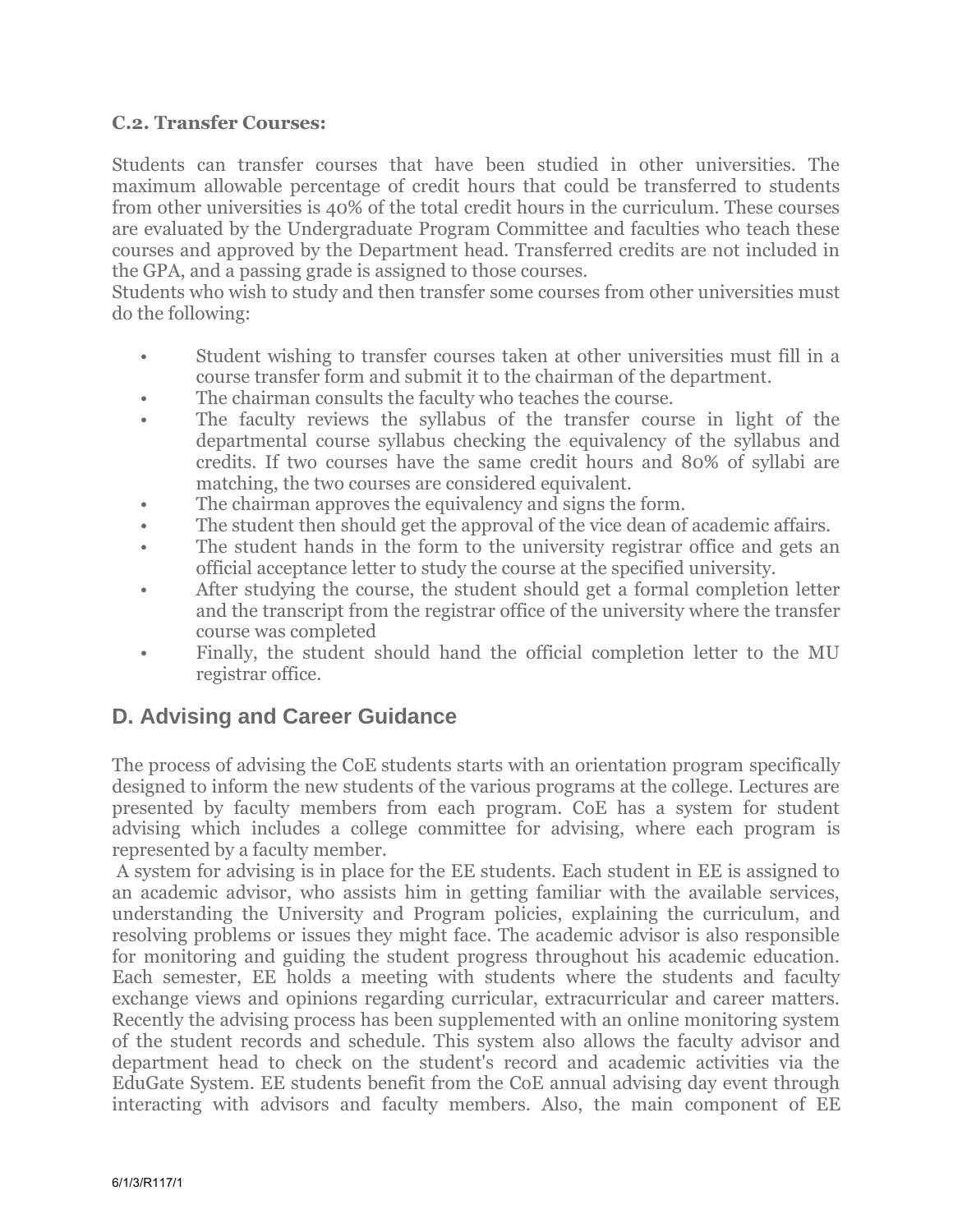program is the internship where our students benefit from visiting industrial cities, communications companies and power stations cities. This procedure helps the students to build a vision about their future career plans and help in their career decisions.

# **E. Graduation Requirements**

To obtain the Bachelor's degree in Electrical Engineering, the student must complete 165 credit hours (29 credit hours from preparatory year are included) and pass the engineering practice after finishing 90 credit hours of his EE program. The distribution of credit hours is listed in the **Table 1-4**.

| <b>Item</b>                           | Number of<br><b>Credit Hours</b> | Percentage<br>(%) |
|---------------------------------------|----------------------------------|-------------------|
| <b>University Requirements</b>        | 12                               | 7.2               |
| Preparatory year                      |                                  | 17.6              |
| <b>College Requirements</b>           | 42                               | 25.5              |
| General Courses in the XE program     | 18                               | 29.1              |
| Specialized courses in the XE program |                                  | 20.6              |
| <b>Total Credit Hours</b>             | 165                              | 100               |

# **Table 1-4**: Distribution of EE program credit hours

After completing 48 credit hours in the XE program, students are distributed among tracks to study 34 credit hours. For XE graduation requirements, the student has to first complete a total of 56 XE courses (Theoretical courses, Labs and senior designs). To ensure that the student completed the course work, the electronic system (EduGate) is available to both the student and program management for checking. After the student completes the Engineering practice and after obtaining a release form from Deanship of Admission and Registration, he would be eligible for obtaining his Bachelor's degree certificate. **The graduation requirements are:** 

- 1-Complete the preparatory year (29 credit hours)
- 2-Complete 136 credit hours of college and program requirements
- 3-Passing the engineering practice

# **F. Engineering Practice**

Engineering Practice is essential part of the curriculum and taken up by the students as per the following guidelines

- 1. The registration for Engineering Practice starts at the beginning of the third week of second semester and lasts for one week.
- 2. The student must have attained a total of 90 credit hours including registered credit hours. This restriction is applicable at the time of registration for EP.

The registration steps are: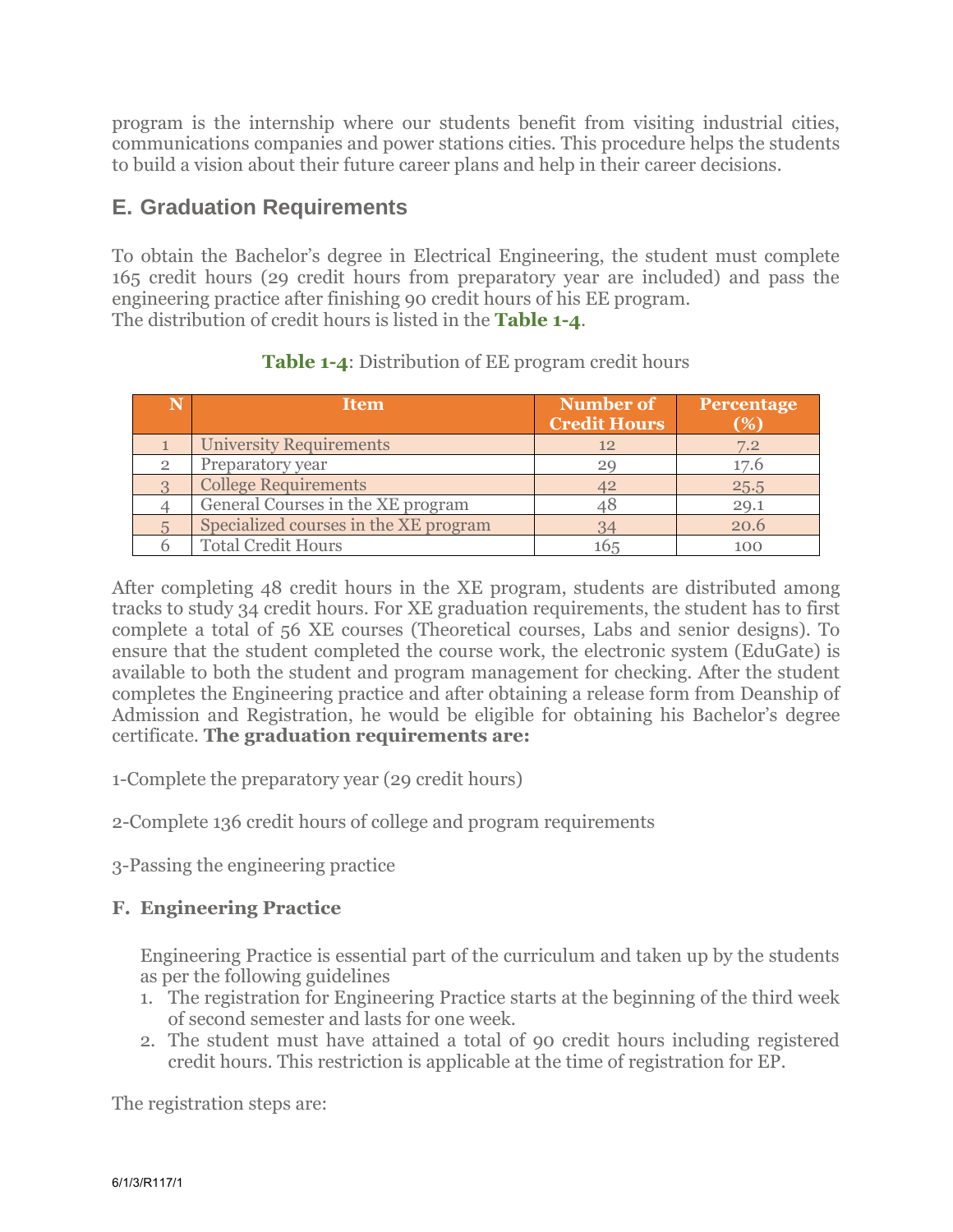- The applicant for Engineering Practice program should contact the coordinator of his department to complete the registration form (No. 2).
- Should the student decide to drop the Engineering Practice, he MUST complete form (No. 3), two weeks before the final examination.
- Engineering Practice Unit (EPU) contacts companies and governmental organizations to seek Engineering Practice opportunities.
- EPU provides departments with updated list of Engineering Practice opportunities.
- Department Engineering Practice Coordinator appropriately deputes students to training opportunities.
- Companies provide the university a letter that shows the starting date of the training and the training site, also the name and address of the supervisor.

## **Role of EPU**

- Prepares letter of assignment to be sent to companies
- Collects acceptance letters from training sides.
- Handles a copy of the obtained letter of acceptance to student and Department Engineering Practice coordinator.
- Prepares a letter of training placement and acknowledgement to institutions and evaluation form.
- Arranges a seminar for the accepted Engineering Practice students before the end of the second semester

After the Engineering Practice, students should visit the EP coordinator at the beginning of the spring semester following the period of Engineering Practice to submit his report and schedule his presentation.

# **EP Coordinator's Responsibility:**

- Collects reports from students and get reports from the companies
- Schedules presentations
- Reports grades to department council
- Department Council reports grades to college council.
- College reports the final results to the Deanship of Admission and Registration.

# **1- Purpose of the engineering practice**

Engineers work in various research and development fields. They carry out both planning and managing activities, oversee and coordinate the operation of complex systems, conduct maintenance and perform commercial tasks. Characteristic of these responsibilities is that a synthesis forms between the various disciplines and aspects. This should also be reflected in the engineering practice, in which the student acquires know-how and experience from the work world. The internship is designed not only to familiarize students with specific technologies and work flows, but also to give them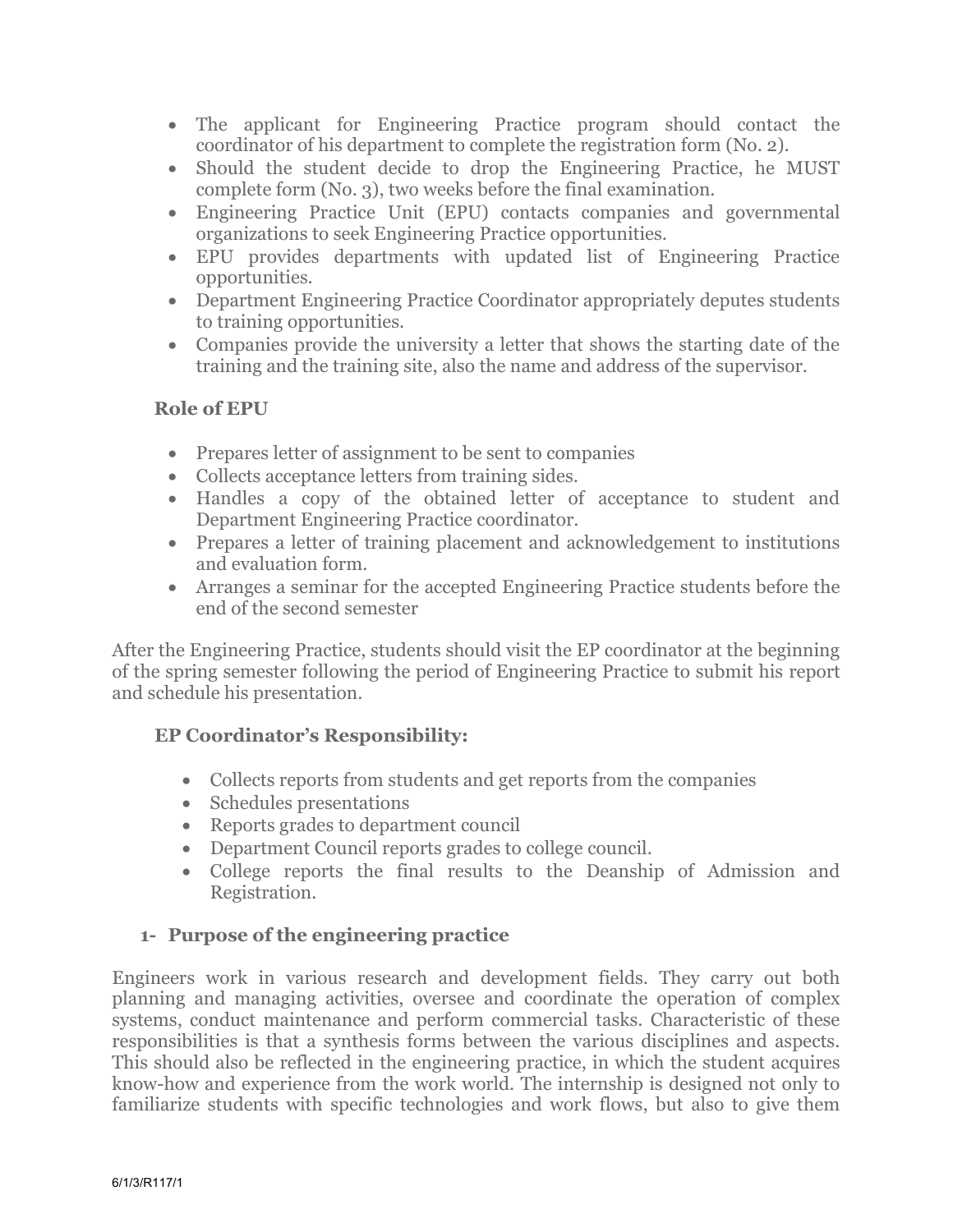practical insights into various activities and fields of work. An additional aspect involves comprehending the social elements of such work. The student must perceive the operation as a social structure and become familiar with the manager-employee relationship in order to understand their position within the organization and how they can be effective on the job frequently as a supervisor. Generally, the engineering practice can be viewed as part of the student's training and education and an important experience that serves as a building block for the career.

# **2- Engineering Practice Typical activities include:**

 Examining, developing, designing, calculating and testing engineering concepts, machines, components, materials, processes and methods.

 Production development and planning Activities that significantly enhance or expand the university course of study are highly recommended. Examples include:

 Project management: planning, coordinating and monitoring the technical and business aspects of projects

- Technical monitoring of complex equipment and systems.
- Creating complex technical proposals
- Engineering-oriented corporate planning

 Reviewing existing or planned technical systems and products to determine the demand, requirements and impact under the aspects of the environment and society.

These activities are carried out at small-to-medium and large companies and government agencies and organizations. The student should strive to gain experience  $6/1/4/R139/1$  in a variety of activities and also within different positions in order to become familiar with the various department and corporate cultures. Since most of these activities require a certain learning curve, students are advised to organize practical training that lasts several weeks.

# **3- Training report**

Successful completion of the internship, or the individual aspects, shall be documented as follows: For the engineering practice, in addition to the product and organization descriptions outlined in section 2, the student should also document the work activities carried out during the training. The latter can be omitted if the student can provide a copy of the technical report that was written for the company that offered the practical training, provided it covers the timeframe of the practical training.

 Certificates (forms), acknowledgements from the company. In addition, the company must provide a stamped separate forms for progress and student performance(6 and 7). Confirmation of the training activities occurs once the Engineering practice Unit has received the progress and performance report and reviewed the student's report.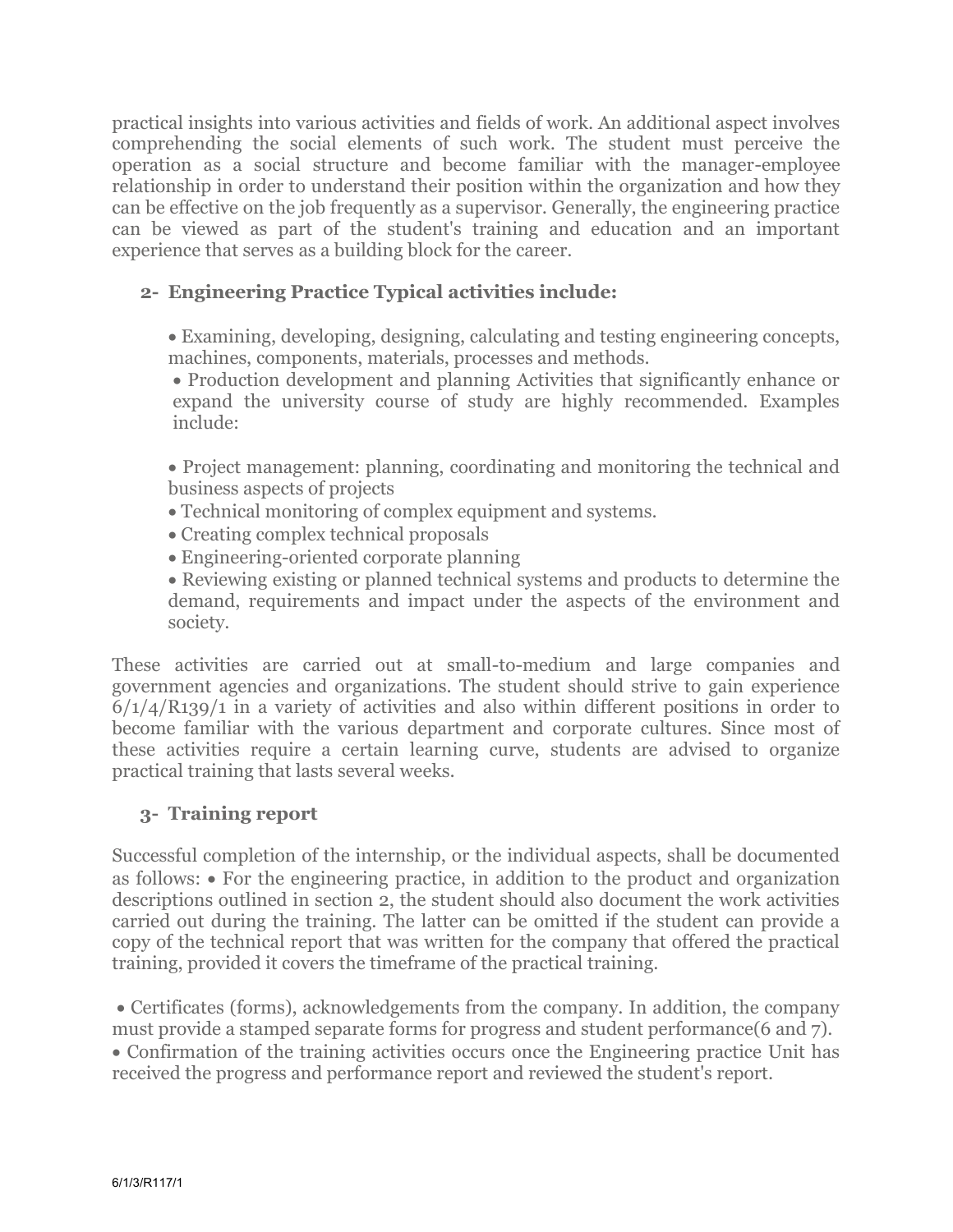# **4- Training supervision**

At training companies, students are typically supervised by a qualified trainer who ensures they receive proper practical training in accordance with the available opportunities at the company and in line with the internship guidelines. The trainer also provides technical instruction through various discussions with the students. Members from college of engineering staff and engineering practice committee visit the training sites to make sure the students follow the training plan and safety measures.

# 5- **Guidelines for the intern's conduct**

Students are not afforded special treatment during their practical training. They can gain the respect and recognition of their supervisors and colleagues by conscientiously observing company regulations and work schedules and exhibiting exemplary operational discipline, an eagerness to learn, diligence, outstanding performance and a willingness to help. Apart from the organizational contexts, engineering technology and the relationship between machine and manual labor, the intern should also acquire an understanding of the human side of the operation and how it impacts the production flows.

## 6- **Vacation, illness, missing days**

If the student misses more than three days of the engineering practical training, these days must be made up. This includes days missed because of illness, vacation or other reasons.

Company holidays also count as missed days. Legal holidays are the only exception. If days are missed, the student should seek an extension with the training enterprise in order to complete the affected part of the training as required.

## **7- Students' safety**

The committee assesses the dangers which may happen to the students during their training in the site and make plans to reduce and avoid these dangers.

## 8- **Insurance**

Insurance issues are covered under applicable laws of Kingdom of Saudi Arabia.

## 9- **Committee follows up**

The committee members visit the sites to have a clear knowledge about the nature of the tasks that students do during the training. The visits to the training sites include give consultation to the students and have notes about the company and the benefits that students gain during their training period

For more details [http://www.mu.edu.sa/en/colleges/college-engineering/engineering](http://www.mu.edu.sa/en/colleges/college-engineering/engineering-practice)[practice](http://www.mu.edu.sa/en/colleges/college-engineering/engineering-practice)